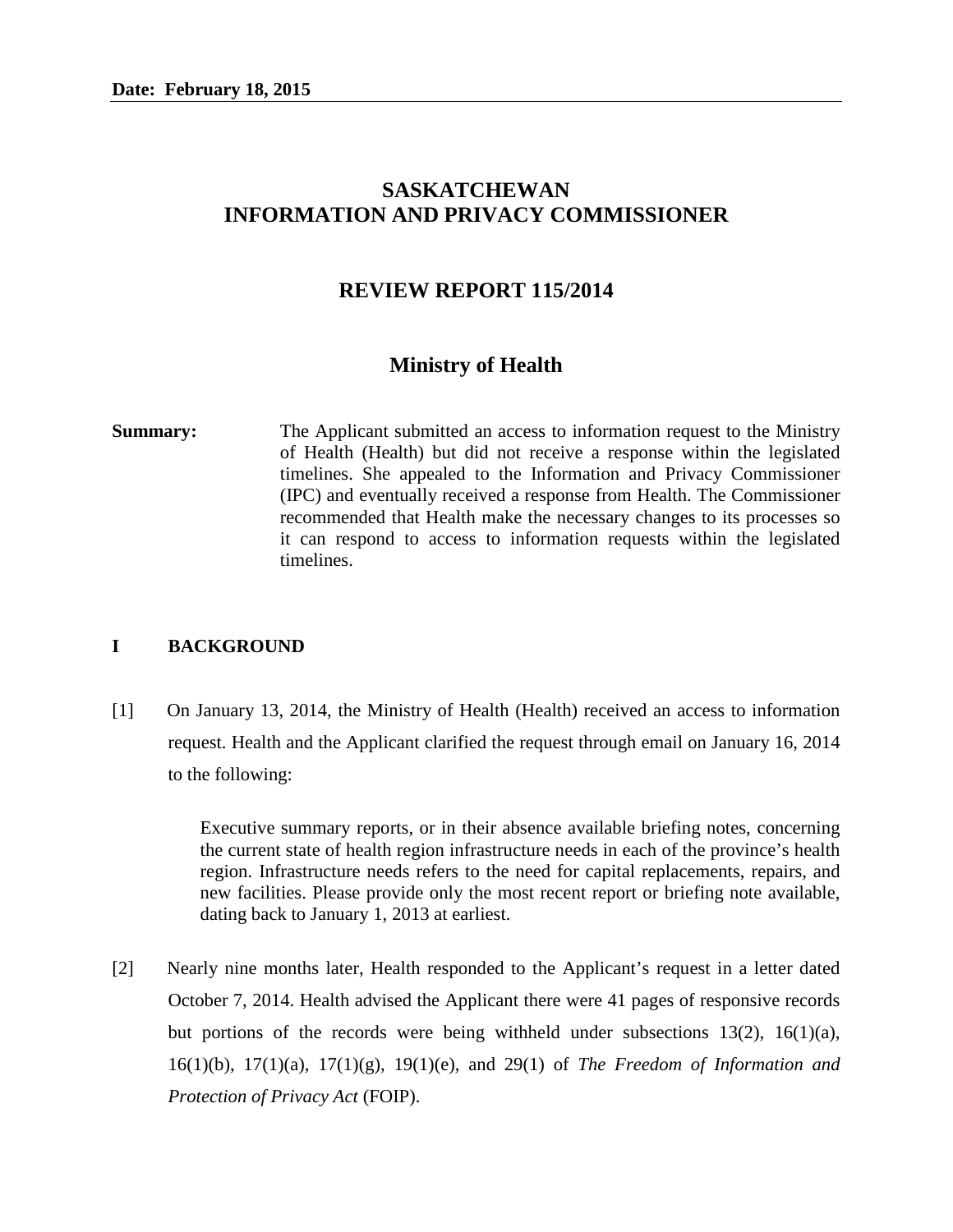- [3] The Applicant was not satisfied with Health's response and requested a review by my office. One of her concerns included the length of time it took for Health to provide her with a response. My office notified Health of the review and requested a submission by November 5, 2014.
- [4] As of February 5, 2015, my office had not received a submission from Health. As a result, my office proceeded with the review.

### **II RECORDS AT ISSUE**

[5] Health provided my office with an Index of Records (Index) on November 27, 2014. I shared it with the Applicant. During the course of this review, the Applicant advised me that after she reviewed the Index, the redactions seem appropriate to her. Her only remaining concern was the length of time it took for her to receive a response.

#### **III DISCUSSION OF THE ISSUES**

### **1. Did Health respond to the Applicant within the legislated timelines?**

[6] Subsection 7(2) of FOIP requires government institutions to respond to access to information requests within 30 days after the request is made. Subsection 7(2) provides:

> 7(2) The head shall give written notice to the applicant within 30 days after the application is made:…

- [7] Subsection 12(1) of FOIP enables government institutions to extend the 30 days for a reasonable period not exceeding 30 days.
- [8] Health clarified the access to information request on January 16, 2014. Health provided a response on October 7, 2014. It took Health 264 days to respond to the Applicant's request.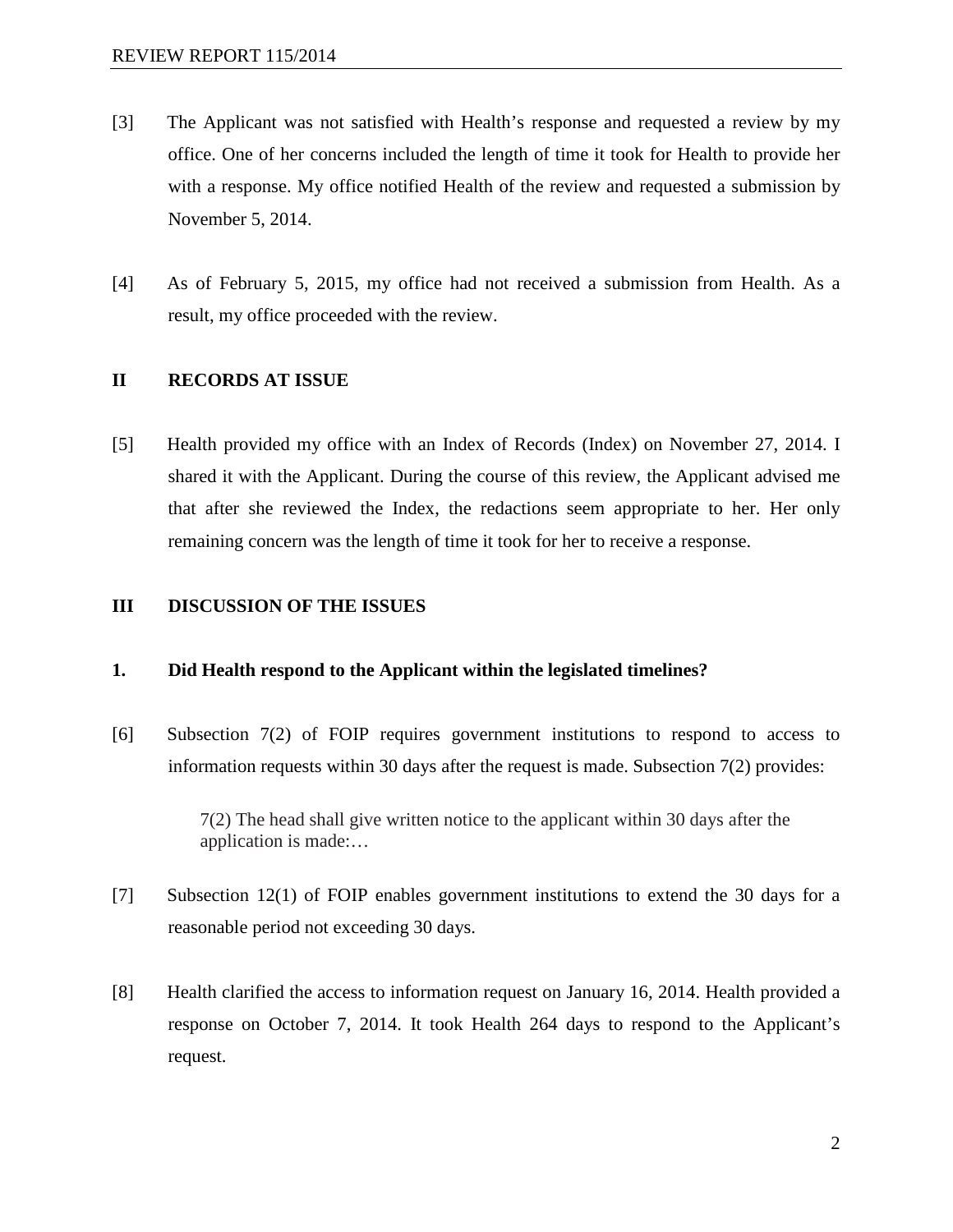- [9] On February 5, 2015, my office recommended that Health make necessary changes to its processes so that it can respond to access to information requests in the future within the legislated timelines.
- [10] In response to the recommendation, Health stated it will do the following to improve its response times in its letter dated February 17, 2015:
	- Review the approval process to reduce the number of approvals and the time spent in this process.
	- Analysts will work with and get approval from responsive branches on their responsive records prior to the entire package being routed.
	- Engage the Kaizen Promotion Office (KPO) to ensure we are collecting and utilizing the most appropriate and best data.
	- Engage the KPO to analyze pressures and identify areas of improvement.
	- Added the Access to Information (ATI) process to the Ministry Wall Walk to enhance accountability within the Health Information Privacy Unit and across the Ministry.
	- Engage legal counsel to improve consistent interpretation and application of the law more generally.
	- Provide weekly updates to the Executive Director to help identify problems and opportunities for improvement.
	- Re-assign resources within the Partnerships and Workforce Planning Branch, on a temporary basis, to assist the Health Information.
	- Include the Deputy Minister's Office in the search effort when it is reasonable to expect that records may be contained within that office.
- [11] I commend Health on identifying the above steps it will take to improve its response times.